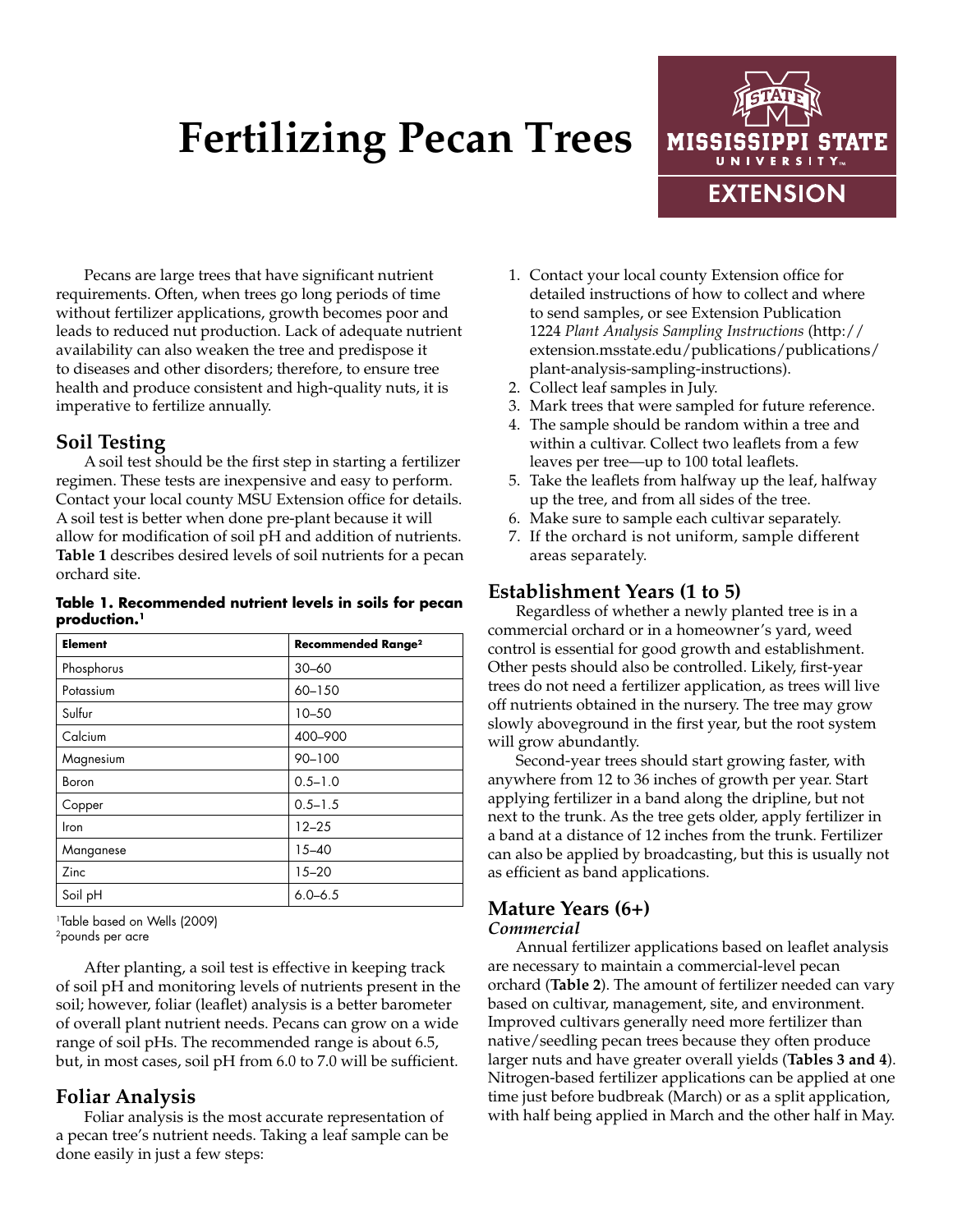#### **Table 2. Sufficiency ranges for elements essential to pecan nutrition in both low–input and high–input orchards. These ranges are based on leaflet analysis when leaves are fully expanded.1**

| <b>Element</b> | Low Input              | <b>High Input</b> |  |
|----------------|------------------------|-------------------|--|
| Nitrogen (N)   | $2.3 - 3.0 \%$         | $2.4 - 3.0 \%$    |  |
| Phosphorus (P) | $0.12 - 0.30 %$        | $0.14 - 0.30%$    |  |
| Potassium (K)  | $0.85 - 2.50%$         | 1.00–2.50 %       |  |
| Sulfur (S)     | $0.20 - 0.35 \%$       | $0.20 - 0.35 \%$  |  |
| Calcium (Ca)   | $0.70 - 1.75 \%$       | $0.70 - 1.75$ %   |  |
| Magnesium (Mg) | $0.30 - 0.60 %$        | $0.30 - 0.60$ %   |  |
| Boron (B)      | 15-50 ppm <sup>2</sup> | $15 - 50$ ppm     |  |
| Copper (Cu)    | 6-30 ppm               | 6-30 ppm          |  |
| Iron (Fe)      | 50-300 ppm             | 50-300 ppm        |  |
| Manganese (Mn) | 100-2000 ppm           | 100-2000 ppm      |  |
| Zinc(Zn)       | 60-150 ppm             | 60-150 ppm        |  |
| Nickel (Ni)    | $>2.5$ ppm             | $>2.5$ ppm        |  |

1Table based on Smith et al. (2012)

2ppm=parts per million (equal to milligrams per gram)

## *Homeowner*

If the lawn surrounding the pecan tree is being fertilized, this could add some nutrition to the tree; however, it may not be enough to satisfy the nutritional needs of the tree because most of the fertilizer will be used by the grass. One-half pound of ammonium nitrate (or similar) per 100 square feet can be applied under the dripline of the tree. This should be done around the starting time of budbreak (March/April) and again in late spring or early summer (May/June). Roughly 6 to 12 inches of new growth is desired every year.

# **Nutritional Elements**

## *Macronutrients and Micronutrients*

Proper and balanced fertilization is important because pecan yields are proportional to the amount of the most limiting nutrient. This means if only one nutrient is below normal and all others are sufficient, yields can still suffer. Nutrients that a pecan tree requires are in two categories: macronutrients and micronutrients. Macronutrients are needed in larger amounts by pecan trees. Those elements are nitrogen (N), phosphorus (P), potassium (K), sulfur (S), calcium (Ca), and magnesium (Mg). Essential plant functions performed by macronutrients include the

production of proteins, nucleic acids, and chlorophyll; the activation of enzymes; photosynthesis; and sugar transport.

Micronutrients are essential for plant growth and development but are needed in minute amounts. They include boron (B), chloride (Cl), copper (Cu), iron (Fe), nickel (Ni), manganese (Mn), molybdenum (Mo), and zinc (Zn). Although the plant needs only small amounts of these nutrients, they play critical roles in many plant functions such as translocation of sugar and carbohydrates, cell wall formation, carbohydrate and protein metabolism, chlorophyll development, electron transport, and many others.

Interactions can occur among these elements. For instance, when P is at very high levels, both Zn and Cu may become unavailable or less available to the tree. As a result, it is very important to keep each element within the recommended sufficiency range and also optimize soil pH and provide sufficient water to the tree.

## *Nitrogen*

The single-most required nutrient is nitrogen. Pecan trees grow quickly and need a good amount of nitrogen for production. High-input, improved cultivars may require more than 250 pounds of actual nitrogen per acre per year for best production. Low-input orchards (those without irrigation and few spray applications) and native pecan trees do not require as much nitrogen and can perform with around 150 pounds of actual nitrogen per acre per year. See **Table 3** for details on recommendations based on foliar analysis.

## *Zinc*

Pecan trees are heavy users of zinc. It is an essential nutrient for good growth and nut production. Zinc is commonly applied to improved cultivar pecan trees as a foliar spray. This ensures quick uptake by the tree. Young trees and fast-growing trees need applications of zinc on new growth during the spring starting at budbreak and continuing for three sprays at 2- to 3-week intervals. Zinc sulfate is the primary source of zinc and can be mixed at 2 to 3 pounds per 100 gallons of water.

Soil applications of zinc are less effective than foliar applications and are only useful when the soil pH is below 6.0. If soil pH is below 6.0, then one-half pound of zinc sulfate per year of age of the tree can be soil-applied under the tree up to 10 pounds per tree total. Even so, foliar applications are the highly preferred method. See **Table 4** for more information.

#### **Table 3. Recommendations for managing nitrogen (N) in low-input and high-input pecan orchards.1**

| Low-Input    |               | <b>High-Input</b>                                       |              |               |                                                         |
|--------------|---------------|---------------------------------------------------------|--------------|---------------|---------------------------------------------------------|
| Range        | Concentration | <b>Recommendation</b>                                   | Range        | Concentration | Recommendation                                          |
| Low          | 2.3%          | Double last year's application or add<br>150 lb/acre N. | Very Low     | $>2.3\%$      | Double last year's application or add<br>150 lb/acre N. |
| Normal       | $2.3 - 2.5%$  | Continue with present application rates.                | Low          | $2.3 - 2.4%$  | Increase N by 30% or 125 lb/acre N.                     |
| Normal       | $2.5 - 2.7%$  | Decrease N by 20%.                                      | Normal       | $2.4 - 2.7%$  | Continue with present application rates.                |
| Normal       | $2.7 - 3.0%$  | Decrease N by 50%.                                      | Normal       | $2.7 - 3.0%$  | Decrease N by 30%.                                      |
| Above Normal | $>3.0\%$      | Do not add N.                                           | Above Normal | $>3.0\%$      | Decrease N by 50%.                                      |

1Table based on Smith et al. (2012)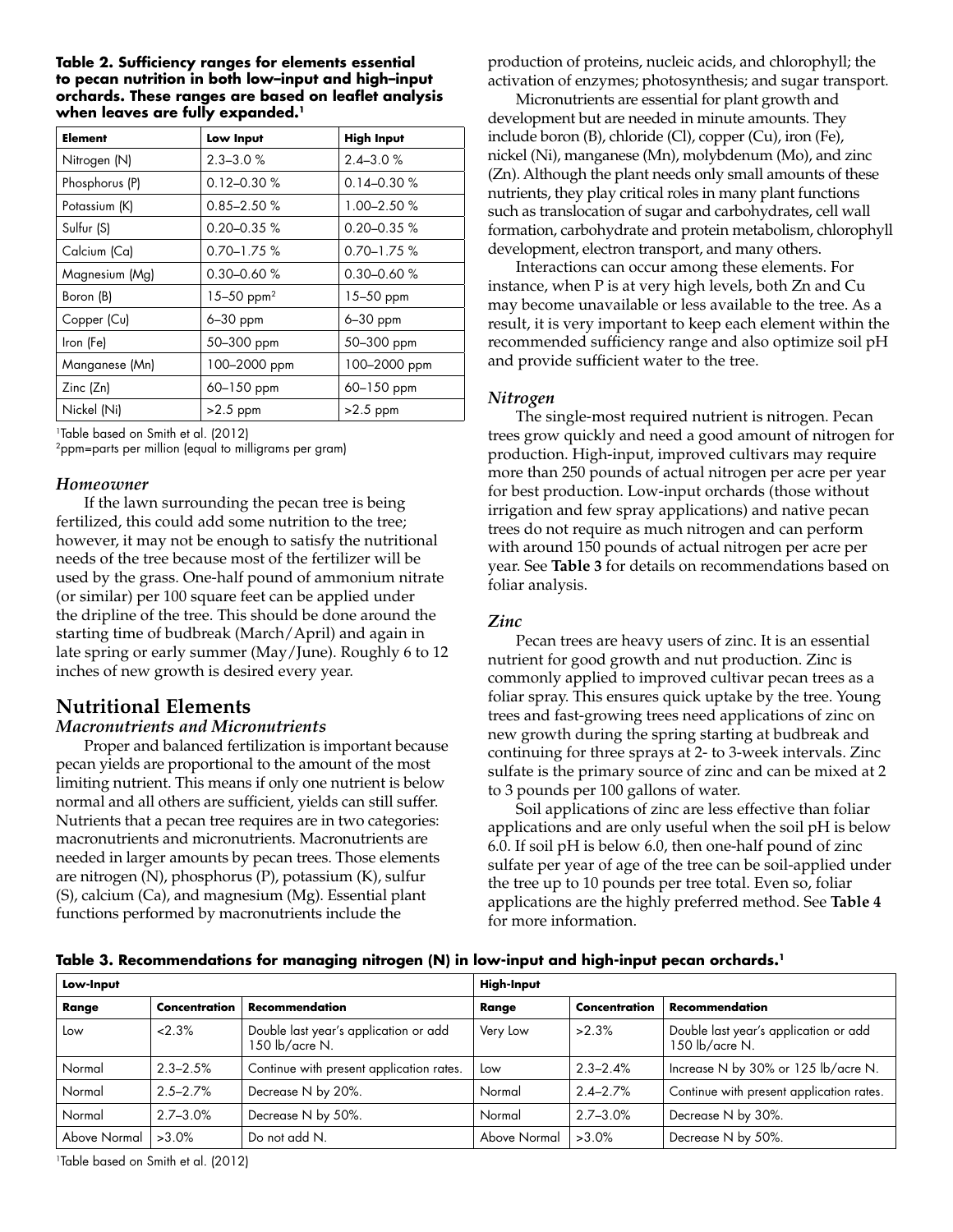|                 |              |                         | Low-Input                                                                                                                                                                                                    |                                 | <b>High-Input</b>                                                                                                                                                                                            |  |  |
|-----------------|--------------|-------------------------|--------------------------------------------------------------------------------------------------------------------------------------------------------------------------------------------------------------|---------------------------------|--------------------------------------------------------------------------------------------------------------------------------------------------------------------------------------------------------------|--|--|
| <b>Nutrient</b> | Range        | Concentration           | Recommendation                                                                                                                                                                                               | Concentration                   | Recommendation                                                                                                                                                                                               |  |  |
| Phosphorus (P)  | Low          | < 0.12%                 | Apply 100 lb/acre phosphate.                                                                                                                                                                                 | < 0.14%                         | Apply 100 lb/acre phosphate.                                                                                                                                                                                 |  |  |
|                 | Normal       | >0.14%                  | None needed.                                                                                                                                                                                                 | >0.14%                          | None needed.                                                                                                                                                                                                 |  |  |
| Potassium (K)   | Low          | < 0.85%                 | Apply 100 lb/acre potassium oxide.                                                                                                                                                                           | 1.0%                            | Apply 100 lb/acre potassium oxide.                                                                                                                                                                           |  |  |
|                 | Normal       | >0.85%                  | None needed.                                                                                                                                                                                                 | $>1.0\%$                        | None needed.                                                                                                                                                                                                 |  |  |
| Sulfur (S)      | Low          | < 0.20%                 | Use ammonium sulfate as nitrogen<br>source and/or zinc sulfate as foliar<br>spray.                                                                                                                           | <0.20%                          | Use ammonium sulfate as nitrogen<br>source and/or zinc sulfate as foliar<br>spray.                                                                                                                           |  |  |
|                 | Normal       | >0.20%                  | None needed.                                                                                                                                                                                                 | >0.20%                          | None needed.                                                                                                                                                                                                 |  |  |
| Calcium (Ca)    | Low          | <0.70%                  | Apply lime to increase soil pH to 6.8.                                                                                                                                                                       | <0.70%                          | Apply lime to increase soil pH to 6.8.                                                                                                                                                                       |  |  |
|                 | Normal       | >0.70%                  | None needed.                                                                                                                                                                                                 | >0.70%                          | None needed.                                                                                                                                                                                                 |  |  |
| Magnesium (Mg)  | Low          | <0.30%                  | Test soil pH and use lime if needed to<br>raise pH or use magnesium sulfate.                                                                                                                                 | <0.30%                          | Test soil pH and use lime if needed to<br>raise pH or use magnesium sulfate.                                                                                                                                 |  |  |
|                 | Normal       | >0.30%                  | None needed.                                                                                                                                                                                                 | >0.30%                          | None needed.                                                                                                                                                                                                 |  |  |
| Boron (B)       | Low          | $<$ 15 ppm <sup>2</sup> | Apply soluble boron at 0.5-1 lb/<br>acre as first leaf unfurls, then twice at<br>2-week intervals.                                                                                                           | $<$ 15 ppm                      | Apply soluble boron at 0.5-1 lb/<br>acre as first leaf unfurls, then twice at<br>2-week intervals.                                                                                                           |  |  |
|                 | Normal       | $>15$ ppm               | None needed.                                                                                                                                                                                                 | $>15$ ppm                       | None needed.                                                                                                                                                                                                 |  |  |
|                 | Above Normal | >300 ppm                | Check water source for high B.                                                                                                                                                                               | >300 ppm                        | Check water source for high B.                                                                                                                                                                               |  |  |
| Manganese (Mn)  | Low          | $<$ 100 ppm             | Apply manganese sulfate at 6 lb/acre<br>beginning as first leaf unfurls, then<br>twice later in season.                                                                                                      | $<$ 100 ppm                     | Apply manganese sulfate at 6 lb/acre<br>beginning as first leaf unfurls, then<br>twice later in season.                                                                                                      |  |  |
|                 | Normal       | $>100$ ppm              | None needed.                                                                                                                                                                                                 | $>100$ ppm                      | None needed.                                                                                                                                                                                                 |  |  |
| Zinc (Zn)       | Low          | $<$ 60 ppm              | Apply 3-6 lb/acre of zinc sulfate on<br>bearing trees, 1-2 lb/100 gal water<br>on nonbearing trees. Apply at least 3<br>times during spring and summer. Soil<br>applications may be used in acidic<br>soils. | <60 ppm                         | Apply 3-6 lb/acre of zinc sulfate on<br>bearing trees, 1-2 lb/100 gal water<br>on nonbearing trees. Apply at least 3<br>times during spring and summer. Soil<br>applications may be used in acidic<br>soils. |  |  |
|                 | Normal       | $>60$ ppm               | Continue Zn spray program as is.                                                                                                                                                                             | $>60$ ppm                       | Continue Zn spray program as is.                                                                                                                                                                             |  |  |
| Iron (Fe)       | Low          | $<$ 50 ppm              | Usually induced by environmental<br>conditions and will resolve itself when<br>conditions improve. If not, use iron<br>chelate.                                                                              | $<$ 50 ppm                      | Usually induced by environmental<br>conditions and will resolve itself when<br>conditions improve. If not, use iron<br>chelate.                                                                              |  |  |
|                 | Normal       | $>50$ ppm               | None needed.                                                                                                                                                                                                 | $>50~\ensuremath{\mathsf{ppm}}$ | None needed.                                                                                                                                                                                                 |  |  |
| Copper (Cu)     | Low          | <6 ppm                  | Apply copper sulfate or copper<br>chelate.                                                                                                                                                                   | <6 ppm                          | Apply copper sulfate or copper<br>chelate.                                                                                                                                                                   |  |  |
|                 | Normal       | 6 to 20 ppm             | None needed.                                                                                                                                                                                                 | 6 to 20 ppm                     | None needed.                                                                                                                                                                                                 |  |  |
|                 | Above Normal | $>20$ ppm               | Determine source of Cu and adjust.                                                                                                                                                                           | $>20$ ppm                       | Determine source of Cu and adjust.                                                                                                                                                                           |  |  |
| Nickel (Ni)     | Low          | $<$ 2.5 ppm             | Apply Ni as a foliar application.                                                                                                                                                                            | $<$ 2.5 ppm                     | Apply Ni as a foliar application.                                                                                                                                                                            |  |  |
|                 | Normal       | $>2.5$ ppm              | None needed.                                                                                                                                                                                                 | $>2.5$ ppm                      | None needed.                                                                                                                                                                                                 |  |  |

#### **Table 4. Recommendations for managing macro- and micronutrients in low-input and high-input pecan orchards based on leaf analysis results.1**

1Table based on Smith et al. (2012)

2ppm=parts per million (equal to milligrams per gram)

#### *Others*

Phosphorus and potassium are also required for pecan production. Any deficit with these nutrients should be rectified before planting. If done pre-plant, subsequent applications will likely be infrequent. Nutrient deficiencies from Mn, Ni, B, and others are rarely observed to cause problems in pecan trees; however, they can occur. See **Table 4** for recommendations regarding these nutrients.

Abnormalities in a plant's appearance, development, function, or growth may be caused by various factors.

These abnormalities are often visualized as symptoms. Abnormalities may be classified as diseases or disorders depending on the nature of the causal agent. Diseases are caused by biotic (living) organisms such as bacteria, fungi, nematodes, and viruses. These disease-causing organisms are called plant pathogens. Pathogens that cause disease can be spread from plant to plant under favorable conditions. Disorders are caused by abiotic (nonliving) factors such as nutritional deficiencies, herbicides, and environmental conditions (e.g., drought,